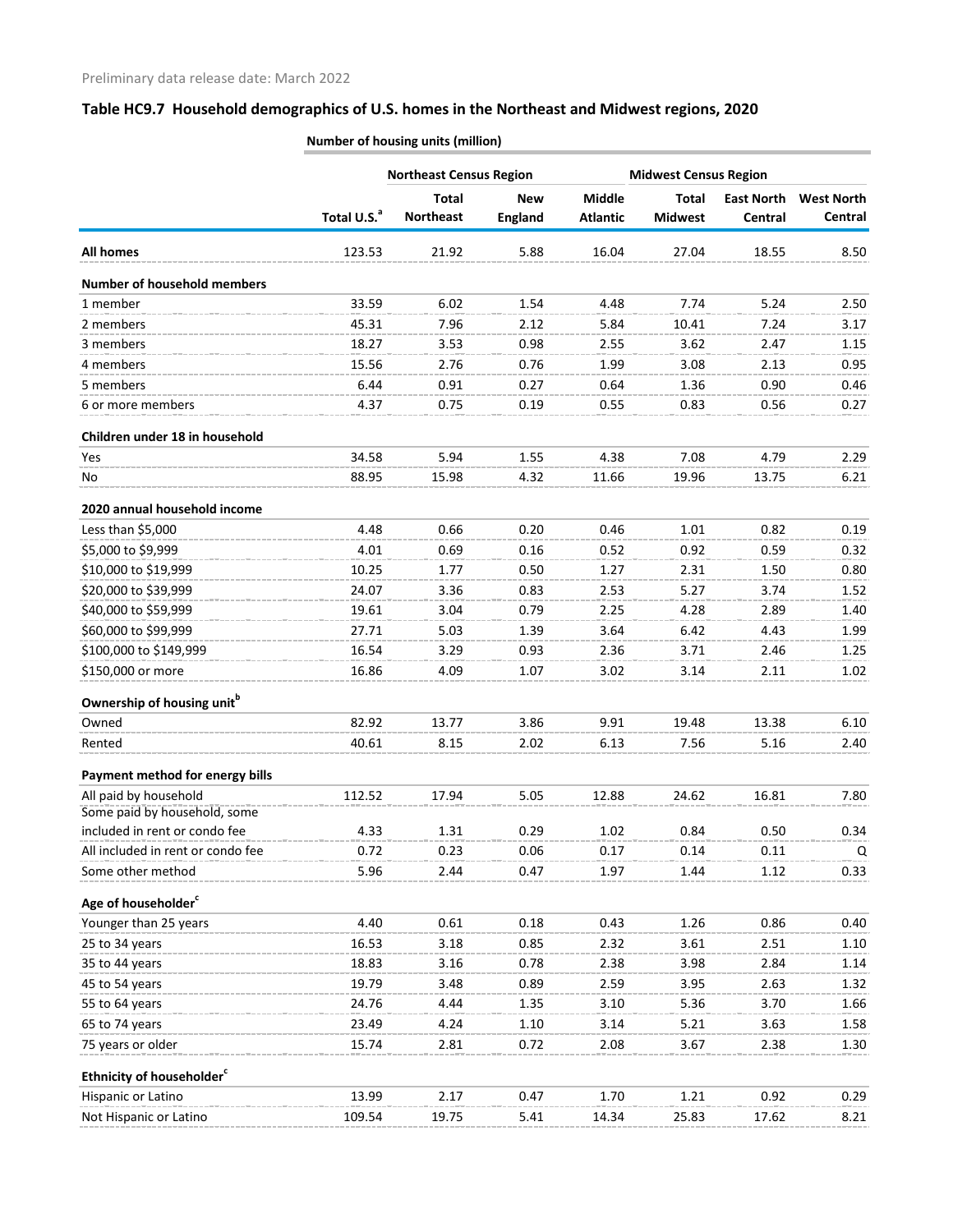# **Table HC9.7 Household demographics of U.S. homes in the Northeast and Midwest regions, 2020**

|                                                      | <b>Northeast Census Region</b> |                                  |                              |                                  | <b>Midwest Census Region</b> |                              |                              |  |
|------------------------------------------------------|--------------------------------|----------------------------------|------------------------------|----------------------------------|------------------------------|------------------------------|------------------------------|--|
|                                                      | Total U.S. <sup>a</sup>        | <b>Total</b><br><b>Northeast</b> | <b>New</b><br><b>England</b> | <b>Middle</b><br><b>Atlantic</b> | Total<br><b>Midwest</b>      | <b>East North</b><br>Central | <b>West North</b><br>Central |  |
| <b>All homes</b>                                     | 123.53                         | 21.92                            | 5.88                         | 16.04                            | 27.04                        | 18.55                        | 8.50                         |  |
| Race of householder <sup>c, d</sup>                  |                                |                                  |                              |                                  |                              |                              |                              |  |
| White alone                                          | 99.99                          | 18.38                            | 5.25                         | 13.14                            | 23.41                        | 15.82                        | 7.59                         |  |
| Hispanic or Latino                                   | 12.04                          | 1.84                             | 0.43                         | 1.41                             | 1.12                         | 0.88                         | 0.24                         |  |
| Not Hispanic or Latino                               | 87.94                          | 16.55                            | 4.82                         | 11.73                            | 22.30                        | 14.94                        | 7.36                         |  |
| <b>Black or African American alone</b>               | 12.95                          | 1.94                             | 0.25                         | 1.69                             | 2.09                         | 1.61                         | 0.48                         |  |
| Hispanic or Latino                                   | 0.63                           | 0.19                             | Q                            | 0.17                             | Q                            | Q                            | Q                            |  |
| Not Hispanic or Latino                               | 12.32                          | 1.75                             | 0.23                         | 1.52                             | 2.06                         | 1.59                         | 0.46                         |  |
| Asian alone                                          | 6.06                           | 1.09                             | 0.24                         | 0.86                             | 0.88                         | 0.68                         | 0.20                         |  |
| American Indian or Alaska Native                     |                                |                                  |                              |                                  |                              |                              |                              |  |
| alone<br>Native Hawaiian or Other Pacific            | 1.08                           | 0.07                             | 0.05                         | Q                                | 0.17                         | Q                            | 0.10                         |  |
| Islander alone                                       | 0.35                           | Q                                | Q                            | Q                                | Q                            | Q                            | Q                            |  |
| More than one race                                   | 3.10                           | 0.42                             | 0.09                         | 0.33                             | 0.46                         | 0.33                         | 0.13                         |  |
| <b>Employment status of householder</b> <sup>c</sup> |                                |                                  |                              |                                  |                              |                              |                              |  |
| Employed full-time                                   | 57.19                          | 10.57                            | 2.82                         | 7.75                             | 12.45                        | 8.51                         | 3.94                         |  |
| Employed part-time                                   | 11.08                          | 2.08                             | 0.64                         | 1.44                             | 2.41                         | 1.74                         | 0.67                         |  |
| Retired                                              | 39.22                          | 6.63                             | 1.73                         | 4.90                             | 9.01                         | 6.13                         | 2.88                         |  |
| Not employed                                         | 16.03                          | 2.64                             | 0.68                         | 1.95                             | 3.17                         | 2.17                         | 1.00                         |  |
| <b>Educational attainment of</b>                     |                                |                                  |                              |                                  |                              |                              |                              |  |
| householder <sup>c</sup>                             |                                |                                  |                              |                                  |                              |                              |                              |  |
| Less than high school diploma or GED                 | 5.95                           | 0.92                             | 0.24                         | 0.68                             | 1.09                         | 0.68                         | 0.41                         |  |
| High school diploma or GED                           | 27.21                          | 4.67                             | 1.22                         | 3.45                             | 6.73                         | 4.68                         | 2.05                         |  |
| Some college or Associate's degree                   | 36.90                          | 5.39                             | 1.43                         | 3.96                             | 8.70                         | 6.02                         | 2.68                         |  |
| Bachelor's degree                                    | 30.92                          | 5.85                             | 1.54                         | 4.32                             | 6.30                         | 4.20                         | 2.10                         |  |
| Master's, Professional, or Doctoral                  |                                |                                  |                              |                                  |                              |                              |                              |  |
| degree                                               | 22.56                          | 5.08                             | 1.45                         | 3.63                             | 4.23                         | 2.97                         | 1.26                         |  |
| <b>Typical number of weekdays</b>                    |                                |                                  |                              |                                  |                              |                              |                              |  |
| someone is at home most or all of the<br>day         |                                |                                  |                              |                                  |                              |                              |                              |  |
| 0 days a week                                        | 9.79                           | 1.72                             | 0.48                         | 1.25                             | 2.45                         | 1.63                         | 0.82                         |  |
| 1 day a week                                         | 3.65                           | 0.56                             | 0.15                         | 0.41                             | 0.95                         | 0.63                         | 0.32                         |  |
| 2 days a week                                        | 7.28                           | 1.33                             | 0.37                         | 0.95                             | 1.74                         | 1.14                         | 0.60                         |  |
| 3 days a week                                        | 5.76                           | 1.12                             | 0.30                         | 0.82                             | 1.31                         | 0.91                         | 0.40                         |  |
| 4 days a week                                        | 4.72                           | 0.87                             | 0.24                         | 0.63                             | 1.10                         | 0.71                         | 0.39                         |  |
| 5 days a week                                        | 92.33                          | 16.32                            | 4.34                         | 11.98                            | 19.49                        | 13.53                        | 5.96                         |  |

**Number of housing units (million)**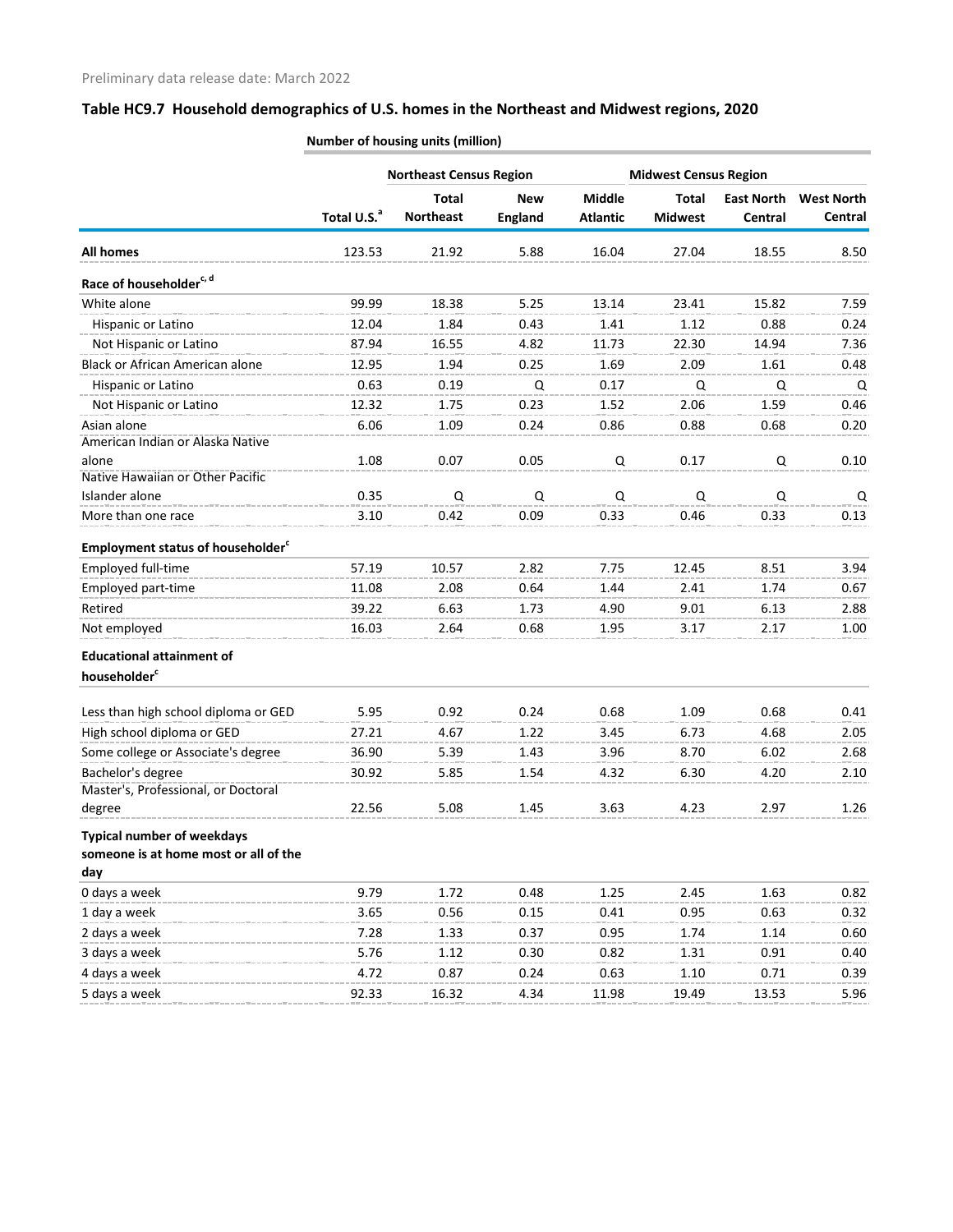|                                                        | Total U.S. <sup>a</sup> | <b>Northeast Census Region</b> |                              |                                  |                         | <b>Midwest Census Region</b> |                              |
|--------------------------------------------------------|-------------------------|--------------------------------|------------------------------|----------------------------------|-------------------------|------------------------------|------------------------------|
|                                                        |                         | Total<br><b>Northeast</b>      | <b>New</b><br><b>England</b> | <b>Middle</b><br><b>Atlantic</b> | Total<br><b>Midwest</b> | East North<br>Central        | <b>West North</b><br>Central |
| <b>All homes</b>                                       | 123.53                  | 21.92                          | 5.88                         | 16.04                            | 27.04                   | 18.55                        | 8.50                         |
| Typical number of days someone is<br>working from home |                         |                                |                              |                                  |                         |                              |                              |
| 0 days a week                                          | 87.47                   | 14.60                          | 3.82                         | 10.78                            | 20.05                   | 13.73                        | 6.31                         |
| 1 day a week                                           | 1.73                    | 0.42                           | 0.10                         | 0.33                             | 0.33                    | 0.19                         | 0.14                         |
| 2 days a week                                          | 2.09                    | 0.37                           | 0.12                         | 0.25                             | 0.47                    | 0.36                         | 0.11                         |
| 3 days a week                                          | 2.54                    | 0.45                           | 0.12                         | 0.33                             | 0.49                    | 0.34                         | 0.14                         |
| 4 days a week                                          | 2.17                    | 0.40                           | 0.11                         | 0.29                             | 0.40                    | 0.29                         | 0.12                         |
| 5 or more days a week                                  | 27.54                   | 5.67                           | 1.62                         | 4.05                             | 5.31                    | 3.63                         | 1.68                         |

**Number of housing units (million)**

Source: U.S. Energy Information Administration, Office of Energy Demand and Integrated Statistics, Form EIA-457A of the *2020 Residential Energy Consumption Survey*

Notes: Because of rounding, data may not sum to totals. See RECS Terminology for definition of terms used in these tables.

<sup>a</sup> Total U.S. includes all primary occupied housing units in the 50 states and the District of Columbia. Vacant housing units, seasonal units, second homes, military houses, and group quarters are excluded.

b<sup>b</sup> Rented includes households that occupy their primary housing unit without paying rent.

 $\degree$ These characteristics refer to the householder that completed the RECS questionnaire.

d Householders could select more than one racial category to describe themselves. These householders are only included as *more than one race* .

Q = Data withheld because either the relative standard error (RSE) was greater than 50% or fewer than 10 households in reporting sample.

N = No households in reporting sample.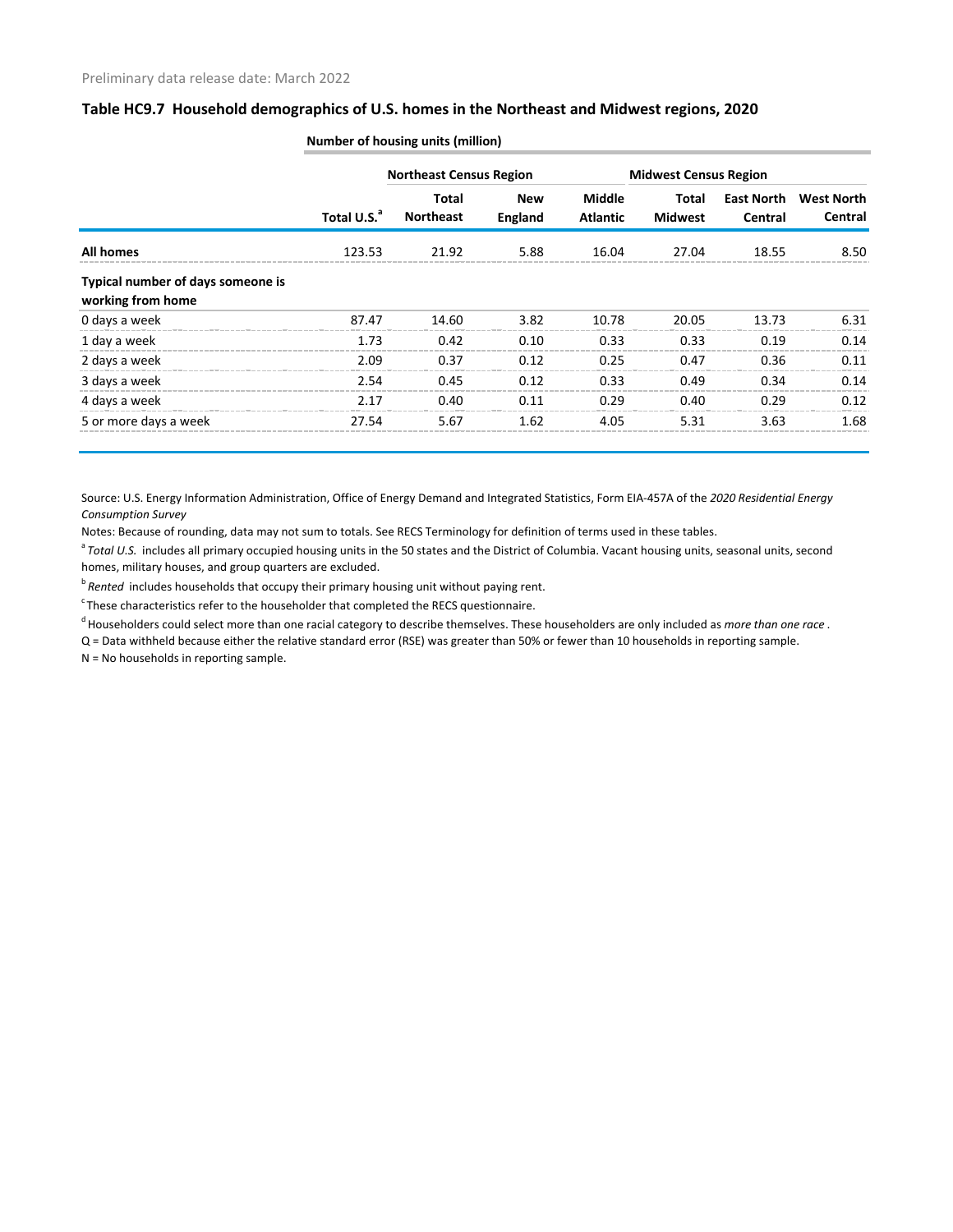### **Relative standard errors (RSEs) for Table HC9.7 Household demographics of U.S. homes in the Northeast and Midwest regions, 2020**

|                                        | <b>Northeast Census Region</b> | <b>Midwest Census Region</b>     |                              |                                  |                                |                              |                              |
|----------------------------------------|--------------------------------|----------------------------------|------------------------------|----------------------------------|--------------------------------|------------------------------|------------------------------|
|                                        | Total U.S. <sup>a</sup>        | <b>Total</b><br><b>Northeast</b> | <b>New</b><br><b>England</b> | <b>Middle</b><br><b>Atlantic</b> | <b>Total</b><br><b>Midwest</b> | <b>East North</b><br>Central | <b>West North</b><br>Central |
| <b>All homes</b>                       | 0.00                           | 0.00                             | 0.00                         | 0.00                             | 0.00                           | 0.00                         | 0.00                         |
| <b>Number of household members</b>     |                                |                                  |                              |                                  |                                |                              |                              |
| 1 member                               | 1.25                           | 2.99                             | 5.06                         | 3.62                             | 3.09                           | 3.92                         | 4.14                         |
| 2 members                              | 1.15                           | 2.54                             | 3.81                         | 3.22                             | 2.28                           | 3.12                         | 3.15                         |
| 3 members                              | 1.87                           | 3.66                             | 6.92                         | 4.84                             | 4.59                           | 6.42                         | 6.28                         |
| 4 members                              | 2.08                           | 5.11                             | 8.07                         | 5.89                             | 5.39                           | 6.84                         | 8.00                         |
| 5 members                              | 4.12                           | 8.00                             | 10.50                        | 10.98                            | 7.66                           | 11.62                        | 10.51                        |
| 6 or more members                      | 4.58                           | 10.62                            | 14.09                        | 13.48                            | 12.00                          | 15.39                        | 14.10                        |
| Children under 18 in household         |                                |                                  |                              |                                  |                                |                              |                              |
| Yes                                    | 1.29                           | 2.74                             | 5.01                         | 3.52                             | 3.09                           | 4.00                         | 3.78                         |
| No                                     | 0.50                           | 1.02                             | 1.80                         | 1.32                             | 1.10                           | 1.39                         | 1.39                         |
| 2020 annual household income           |                                |                                  |                              |                                  |                                |                              |                              |
| Less than \$5,000                      | 4.63                           | 12.39                            | 17.37                        | 15.77                            | 10.86                          | 13.05                        | 19.57                        |
| \$5,000 to \$9,999                     | 5.53                           | 10.11                            | 18.80                        | 11.80                            | 11.72                          | 14.49                        | 14.21                        |
| \$10,000 to \$19,999                   | 3.21                           | 7.27                             | 10.26                        | 8.08                             | 6.55                           | 9.09                         | 7.08                         |
| \$20,000 to \$39,999                   | 1.98                           | 5.04                             | 7.07                         | 6.34                             | 3.87                           | 5.31                         | 5.67                         |
| \$40,000 to \$59,999                   | 1.83                           | 4.76                             | 7.64                         | 5.51                             | 4.29                           | 5.55                         | 5.63                         |
| \$60,000 to \$99,999                   | 1.58                           | 3.55                             | 5.31                         | 4.44                             | 3.08                           | 4.29                         | 5.52                         |
| \$100,000 to \$149,999                 | 1.83                           | 3.99                             | 5.84                         | 5.41                             | 4.72                           | 5.81                         | 7.58                         |
| \$150,000 or more                      | 1.93                           | 3.22                             | 4.52                         | 4.45                             | 5.18                           | 6.64                         | 6.84                         |
| Ownership of housing unit <sup>b</sup> |                                |                                  |                              |                                  |                                |                              |                              |
| Owned                                  | 0.42                           | 1.01                             | 1.25                         | 1.24                             | 0.87                           | 1.07                         | 1.10                         |
| Rented                                 | 0.86                           | 1.70                             | 2.39                         | 2.01                             | 2.25                           | 2.78                         | 2.80                         |
| Payment method for energy bills        |                                |                                  |                              |                                  |                                |                              |                              |
| All paid by household                  | 0.28                           | 0.78                             | 1.12                         | 0.92                             | 0.61                           | 0.79                         | 0.80                         |
| Some paid by household, some           |                                |                                  |                              |                                  |                                |                              |                              |
| included in rent or condo fee          | 4.79                           | 7.13                             | 13.05                        | 8.91                             | 10.71                          | 13.93                        | 12.70                        |
| All included in rent or condo fee      | 12.26                          | 20.34                            | 38.93                        | 25.07                            | 28.73                          | 31.79                        | 56.11                        |
| Some other method                      | 3.94                           | 5.26                             | 9.47                         | 5.97                             | 8.70                           | 9.92                         | 15.03                        |
| Age of householder <sup>c</sup>        |                                |                                  |                              |                                  |                                |                              |                              |
| Younger than 25 years                  | 5.46                           | 12.72                            | 20.01                        | 13.99                            | 9.47                           | 12.41                        | 12.38                        |
| 25 to 34 years                         | 2.18                           | 4.92                             | 6.79                         | 5.93                             | 4.77                           | 6.11                         | 7.78                         |
| 35 to 44 years                         | 2.06                           | 4.88                             | 6.80                         | 6.20                             | 4.80                           | 6.31                         | 7.55                         |
| 45 to 54 years                         | 2.05                           | 4.07                             | 6.70                         | 4.87                             | 4.79                           | 6.93                         | 7.16                         |
| 55 to 64 years                         | 1.65                           | 3.85                             | 5.60                         | 4.87                             | 3.77                           | 4.99                         | 5.56                         |
| 65 to 74 years                         | 1.90                           | 3.31                             | 6.32                         | 3.78                             | 3.98                           | 5.23                         | 5.80                         |
| 75 years or older                      | 1.99                           | 4.74                             | 7.34                         | 5.66                             | 4.61                           | 6.86                         | 5.85                         |
| Ethnicity of householder <sup>c</sup>  |                                |                                  |                              |                                  |                                |                              |                              |
| Hispanic or Latino                     | 2.50                           | 6.44                             | 11.41                        | 7.04                             | 9.43                           | 11.28                        | 15.17                        |
| Not Hispanic or Latino                 | 0.32                           | 0.71                             | 0.99                         | 0.83                             | 0.44                           | 0.59                         | 0.54                         |

#### **RSEs for number of housing units**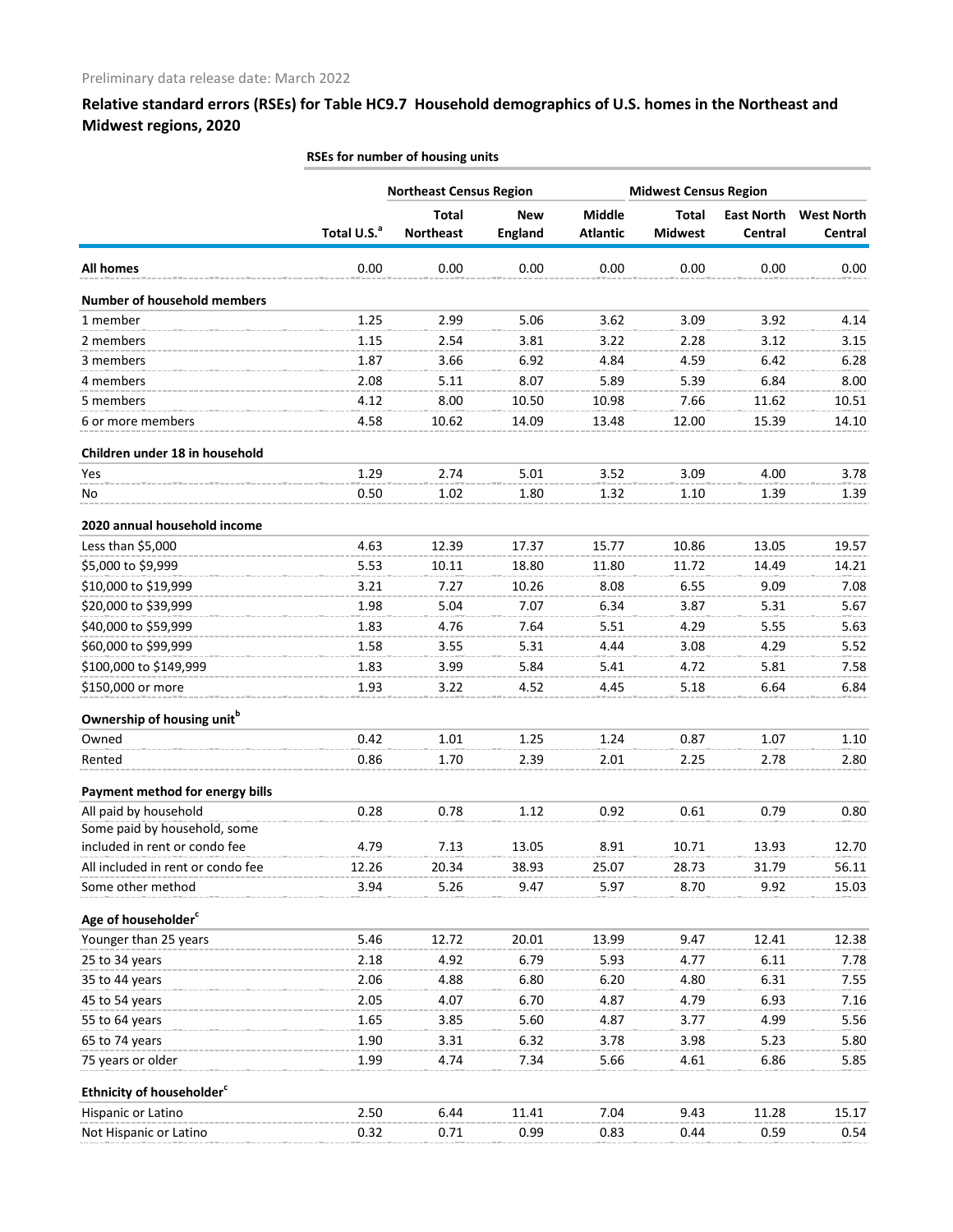**Relative standard errors (RSEs) for Table HC9.7 Household demographics of U.S. homes in the Northeast and Midwest regions, 2020**

|                                                      | <b>Northeast Census Region</b> |                  |                |                 | <b>Midwest Census Region</b> |                   |                   |  |
|------------------------------------------------------|--------------------------------|------------------|----------------|-----------------|------------------------------|-------------------|-------------------|--|
|                                                      |                                | <b>Total</b>     | <b>New</b>     | Middle          | <b>Total</b>                 | <b>East North</b> | <b>West North</b> |  |
|                                                      | Total U.S. <sup>a</sup>        | <b>Northeast</b> | <b>England</b> | <b>Atlantic</b> | <b>Midwest</b>               | Central           | Central           |  |
| <b>All homes</b>                                     | 0.00                           | 0.00             | 0.00           | 0.00            | 0.00                         | 0.00              | 0.00              |  |
| Race of householder <sup>c, d</sup>                  |                                |                  |                |                 |                              |                   |                   |  |
| White alone                                          | 0.37                           | 0.95             | 1.16           | 1.19            | 0.71                         | 0.97              | 0.90              |  |
| Hispanic or Latino                                   | 2.92                           | 6.89             | 12.24          | 7.58            | 10.15                        | 11.70             | 16.80             |  |
| Not Hispanic or Latino                               | 0.48                           | 1.13             | 1.39           | 1.42            | 0.83                         | 1.19              | 1.06              |  |
| Black or African American alone                      | 2.23                           | 6.46             | 12.99          | 6.64            | 6.54                         | 6.71              | 12.98             |  |
| Hispanic or Latino                                   | 14.07                          | 22.09            | 53.83          | 22.10           | 49.08                        | 69.40             | 69.35             |  |
| Not Hispanic or Latino                               | 2.34                           | 6.52             | 14.32          | 6.84            | 6.44                         | 6.62              | 12.95             |  |
| Asian alone                                          | 3.04                           | 8.49             | 13.37          | 9.81            | 11.04                        | 12.81             | 18.92             |  |
| American Indian or Alaska Native                     |                                |                  |                |                 |                              |                   |                   |  |
| alone                                                | 9.55                           | 29.42            | 34.51          | 60.53           | 20.33                        | 36.86             | 23.55             |  |
| Native Hawaiian or Other Pacific                     |                                |                  |                |                 |                              |                   |                   |  |
| Islander alone                                       | 15.09                          | 70.67            | 100.58         | 101.25          | 58.07                        | 59.92             | 100.22            |  |
| More than one race                                   | 4.87                           | 13.92            | 26.17          | 16.61           | 18.14                        | 22.59             | 27.38             |  |
| <b>Employment status of householder</b> <sup>c</sup> |                                |                  |                |                 |                              |                   |                   |  |
| Employed full-time                                   | 0.93                           | 1.99             | 3.55           | 2.58            | 1.89                         | 2.85              | 2.76              |  |
| Employed part-time                                   | 2.68                           | 6.84             | 8.65           | 8.93            | 5.12                         | 6.45              | 9.24              |  |
| Retired                                              | 1.09                           | 2.67             | 4.52           | 3.50            | 2.69                         | 3.88              | 3.35              |  |
| Not employed                                         | 2.19                           | 4.57             | 7.67           | 5.28            | 5.65                         | 6.64              | 8.45              |  |
| <b>Educational attainment of</b>                     |                                |                  |                |                 |                              |                   |                   |  |
| householder <sup>c</sup>                             |                                |                  |                |                 |                              |                   |                   |  |
| Less than high school diploma or GED                 | 3.98                           | 8.17             | 14.09          | 9.99            | 8.62                         | 13.15             | 13.92             |  |
| High school diploma or GED                           | 1.73                           | 3.90             | 5.64           | 4.86            | 2.86                         | 3.90              | 5.02              |  |
| Some college or Associate's degree                   | 1.39                           | 3.72             | 4.92           | 4.66            | 2.95                         | 3.79              | 3.82              |  |
| Bachelor's degree                                    | 1.57                           | 3.00             | 4.50           | 3.71            | 3.40                         | 4.49              | 5.01              |  |
| Master's, Professional, or Doctoral                  |                                |                  |                |                 |                              |                   |                   |  |
| degree                                               | 2.03                           | 3.54             | 5.43           | 4.92            | 4.35                         | 4.88              | 6.63              |  |
| <b>Typical number of weekdays</b>                    |                                |                  |                |                 |                              |                   |                   |  |
| someone is at home most or all of the                |                                |                  |                |                 |                              |                   |                   |  |
| day                                                  |                                |                  |                |                 |                              |                   |                   |  |
| 0 days a week                                        | 2.45                           | 6.81             | 9.48           | 8.92            | 5.13                         | 7.82              | 8.37              |  |
| 1 day a week                                         | 5.45                           | 11.53            | 17.22          | 13.79           | 10.48                        | 13.10             | 13.04             |  |
| 2 days a week                                        | 3.18                           | 8.10             | 10.92          | 10.25           | 6.82                         | 9.95              | 9.70              |  |
| 3 days a week                                        | 3.71                           | 8.36             | 11.93          | 11.65           | 8.11                         | 10.60             | 12.01             |  |
| 4 days a week                                        | 4.00                           | 10.08            | 14.37          | 11.64           | 8.97                         | 13.26             | 12.57             |  |
| 5 days a week                                        | 0.51                           | 1.24             | 1.86           | 1.56            | 1.13                         | 1.51              | 1.60              |  |
|                                                      |                                |                  |                |                 |                              |                   |                   |  |

**RSEs for number of housing units**